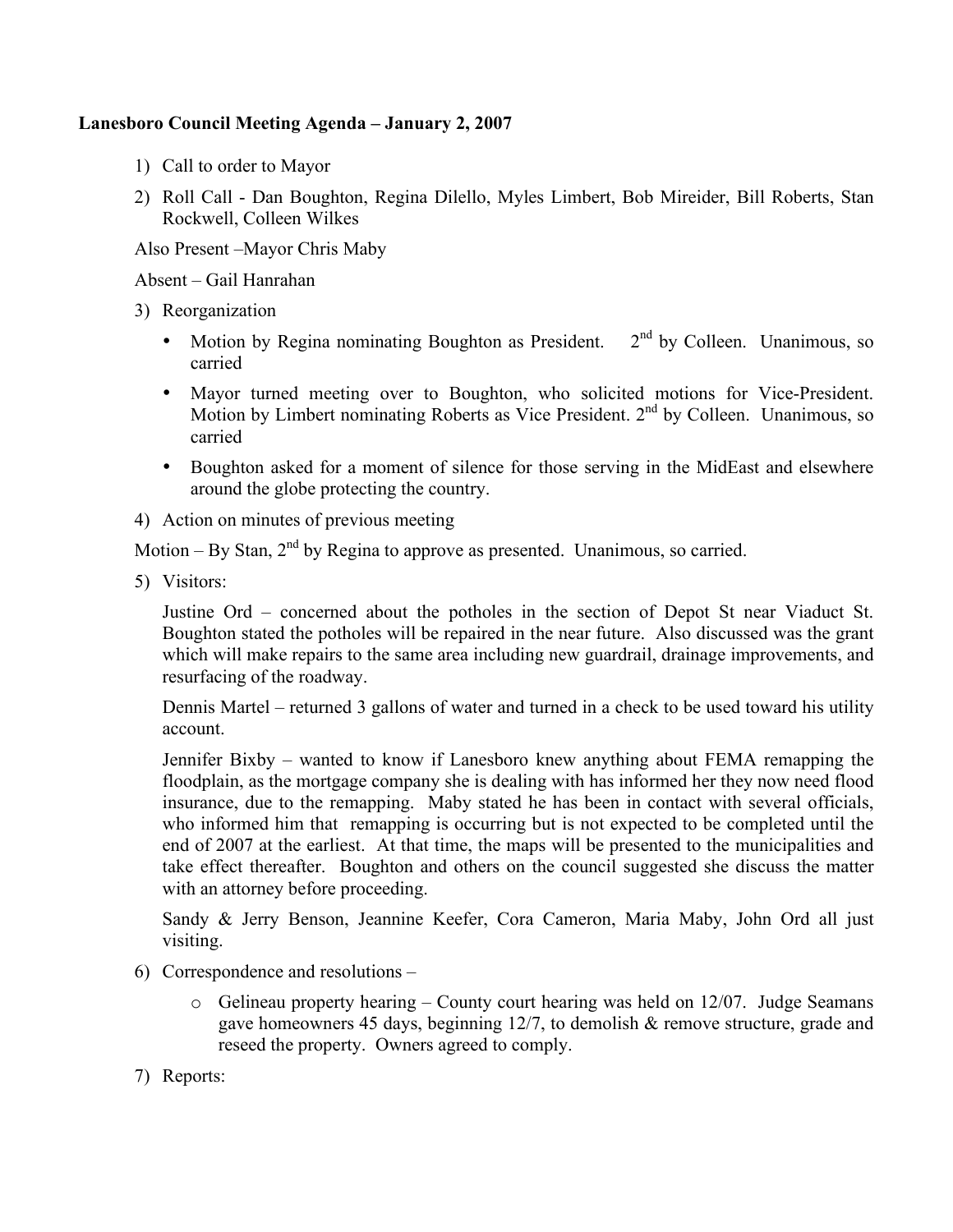- Police- 71.5 hours worked, multiple citations, accident involving possible DUI. New officer Jason Kizer working one shift per week on a varying schedule. Shift averages 8 hours, and includes time for school visits. Permission asked for by Maby to add Tom Golka as a reserve officer to Lanesboro's call list in case of emergencies. Motion by Roberts, 2<sup>nd</sup> by Stan to add Golka to roster, effective immediately. Motion made by Bill, 2<sup>nd</sup> by Regina, to add Kizer, Golka, and Wiedow (upon graduation) to the patrol list for Oakland. Both motions unanimous, so carried.
- Mayor
	- o Met with several local residents who were concerned about the vacating of a portion of Depot St. Councilmen Boughton and Roberts attended the meetings, which were videotaped. All of the concerned residents were taken to the area along Depot St where the embankment has failed. They were first shown the area from Depot St, then taken to the base of it to look upward from the streambed, a fall of approximately 75'. Upon seeing the issue, most appeared to be more understanding of the necessity of the vacation. Several asked that the portion to be continued for use be repaired. They were informed that a grant had been secured to make improvements, including drainage repairs, new guardrail, and some paving. All of this will occur in the spring. In the meantime, Eddie Greene has offered (Lanesboro accepted) to donate and place some large stones to act as a barricade along the steep part of the roadway, as well as providing barricades for vacated portion of Depot St. The work to place the stones and barricades should occur during the first week of January. Lanesboro sent letter to Mr. Greene acknowledging all liability associated with the stones would be the borough's responsibility. Signs need to be placed at the North Main End of Depot St and also just above the entrance to Luciana Park alerting drivers the road has not outlet and to use Viaduct St for access instead. Maby asked if someone can order the signs from Rosenkrans with a rush delivery – Regina volunteered. *Note: after the meeting, Maby found signs in storage that will be used instead of purchasing new signs. Signs to be installed by DPW Thursday 1/4/07, and the barricades and stone guardrail will be placed on 1/5/07.*
	- o Brake line broken on garbage truck, and was repaired.
	- o Police car damaged, with an estimated repair cost of \$3,200. Oakland has graciously offered to let Lanesboro use their patrol car while Lanesboro is being repaired. Lanesboro police will do extra patrols in Oakland (at no cost) as a way of saying thank you for the assistance.
	- o Oakland also offered to load new snowplow with antiskid until an agreement is in place through the CoStars program. To date, only one load has been needed. The CoStars agreement with Masters should be in place shortly.
	- o FEMA/PEMA buyout paperwork The FEMA paperwork for 83 Main and 30 North Main was turned in and is now being processed as part of the buyout program. 85 Main, although condemned, is not eligible for the program due to it not being the primary residence of the owner.
	- o Lights/ceiling in post office Robin purchased replacement bulbs for the fluorescent lighting in the PO. Maby will put them up when the shipment arrives. Also, a suspended ceiling panel broke and has since been replaced.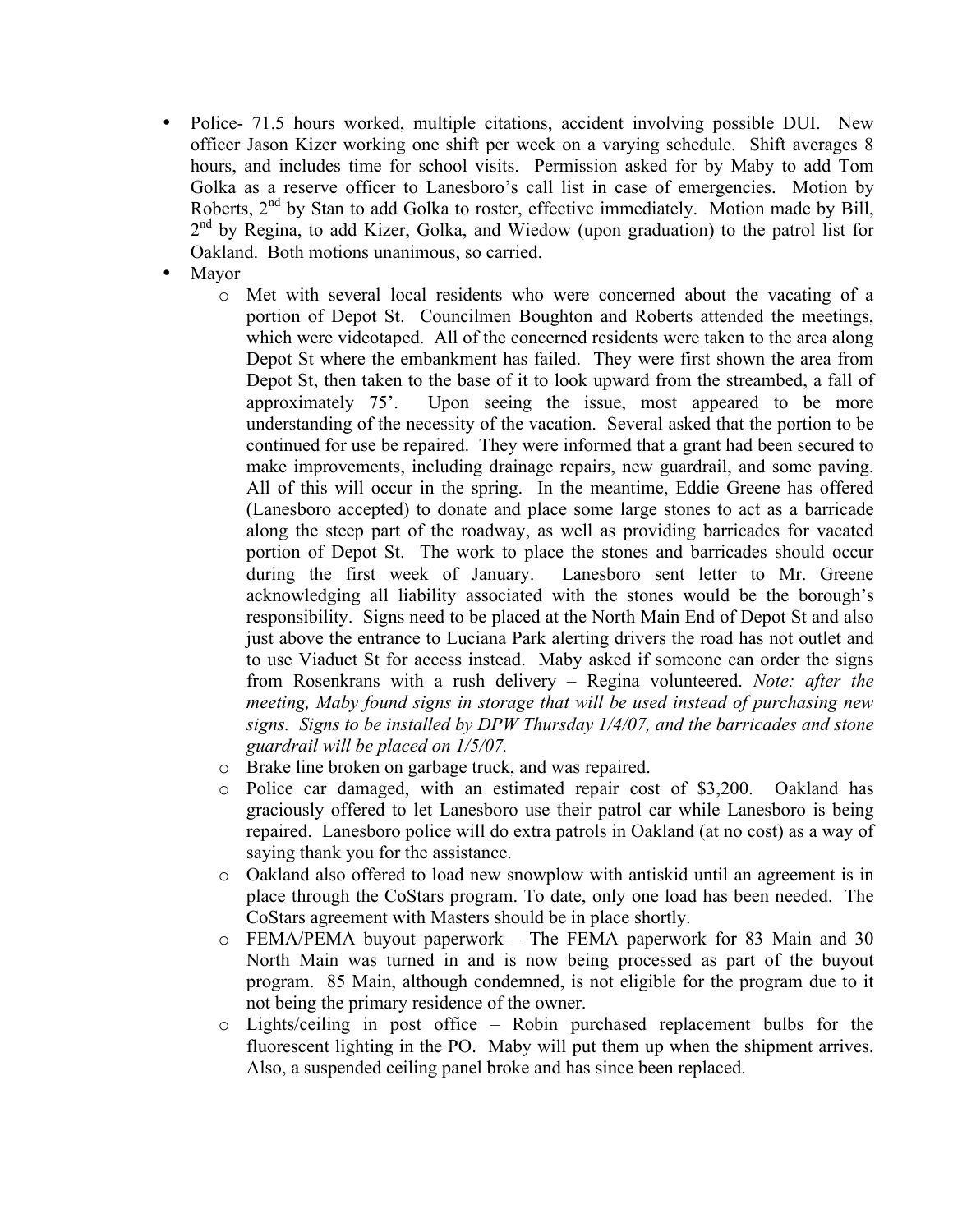- $\circ$  Sidewalk engineering study The survey has been completed for the engineering plans that will be used to attempt securing a grant for the construction of the sidewalks along Viaduct St, Depot St, North Main, and Germantown Road. The next step is to meet with PennDOT representatives to solicit their interest. Maby and a representative from the engineering company will be attending the meeting, and asked if any of the council would be interested in going. The meeting date has not yet been set. Maby noted council needs to provide some direction in development of the plans. Specifically, the exact location of the sidewalk (close to the road vs. a mowing strip and then sidewalk), curbing or no curbing, and type of sidewalk (stone vs. concrete). Sample typical sections were provided for the council to review. The concrete could be "stamped" and tinted with bluestone dust to make it look like bluestone while maintaining the strength of concrete. After discussion, council consensus was the Option 3 (curb with 5' mowing strip and offset 5' sidewalk) was preferred. Maby will organize a meeting with PennDOT regarding the project – Regina and Dan are interested in attending if their schedules permit.
- Code Enforcement Shane is vacationing. Gail was unable to attend to meeting, and she normally has Shane's report. Tabled until February meeting.
- Community Center- \$394 in rent this month. Appreciation letter read from Glover family. Maby turned in a donation from Kelly & Jason for the Community Center.

8) Unfinished business:

- The feasibility study that was conducted by Delta Engineers for the new building was distributed – one copy for each councilman, plus one for the record. The next step is to secure a contract for the design of the building. It is noted that state law does not require bidding for professional services, but some residents have mentioned they think it may be a good idea. Maby mentioned that if anyone on the council feels it is a conflict of interest for the company he works for to design or bid on the project, they will gladly step aside. He also noted the solicitor verified there is no conflict of interest, as Maby has no vote in borough selection or ownership of the company. Maby noted it may be possible to have a contractor design the building, but the plans need to be stamped by a licensed engineer and approved by the Pennsylvania Dept of Labor & Industry. Colleen recalled this was discussed and voted on last fall. Roberts stated that everyone was well informed and that due diligence has already been done in verifying no conflict or other impropriety. Boughton asked that a roll call vote be taken to make sure everyone's opinion is known regarding the selection of Delta providing design services for the building. On a roll call vote, Stan, Bill, Colleen, Myles, Regina, and Dan voted yes for moving forward with Delta. Bob voted no, and clarified that he is against the new building.
- 9) New business:
	- Hiring of snow removal employee/s Boughton what was going on with the snowplowing and how it was being staffed as of 1/1/07, with Gary Boughton working Monday-Thursday and Friday thru Sunday being covered by volunteers being himself, Maby, and Todd Glover when available. Stan asked to be added to the sub list for plowing – council agreed. Boughton asked if everyone was ok with the way this was being staffed or did they feel it needed to be advertised, even though it is a temporary position. Council consensus